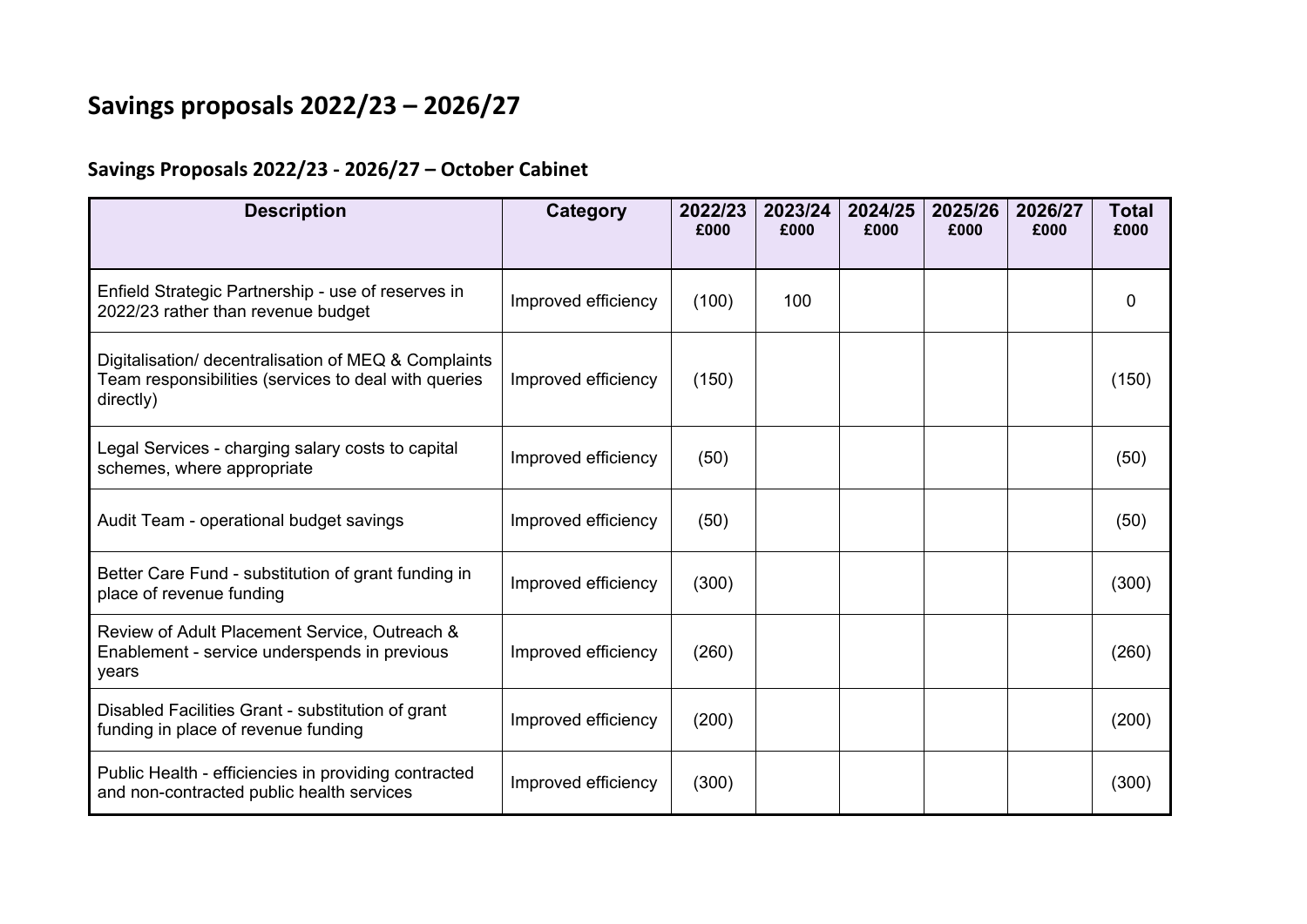| <b>Description</b>                                                                                                                                                                                                                                                                         | <b>Category</b>     | 2022/23<br>£000 | 2023/24<br>£000 | 2024/25<br>£000 | 2025/26<br>£000 | 2026/27<br>£000 | <b>Total</b><br>£000 |
|--------------------------------------------------------------------------------------------------------------------------------------------------------------------------------------------------------------------------------------------------------------------------------------------|---------------------|-----------------|-----------------|-----------------|-----------------|-----------------|----------------------|
| Review of alternative funding streams for Education<br><b>Services</b>                                                                                                                                                                                                                     | Improved efficiency | (80)            |                 |                 |                 |                 | (80)                 |
| Service efficiencies on annual placement costs of<br>children and young people                                                                                                                                                                                                             | Improved efficiency | (300)           |                 |                 |                 |                 | (300)                |
| Corporate Maintenance Facilities Management<br>Operational efficiency (in the areas of security,<br>cleaning and staffing)                                                                                                                                                                 | Improved efficiency | (100)           |                 |                 |                 |                 | (100)                |
| Fleet budget centralisation efficiency - Savings<br>generated from the insourcing of Fleet R&M and<br>centralisation of budget to Fleet Operations                                                                                                                                         | Improved efficiency | (50)            |                 |                 |                 |                 | (50)                 |
| Parks Operations efficiencies                                                                                                                                                                                                                                                              | Improved efficiency | (50)            |                 |                 |                 |                 | (50)                 |
| Place Department - review of recharging of back<br>office costs                                                                                                                                                                                                                            | Improved efficiency | (500)           |                 |                 |                 |                 | (500)                |
| Debt recovery - create internal enforcement team.<br>Current external enforcement arrangements mean<br>Enfield doesn't receive the fees for collecting debt,<br>this is kept by the collecting agent. An internal team<br>would keep the fees and increase the collection<br>rates of debt | Improved efficiency | (100)           | (300)           |                 |                 |                 | (400)                |
| Exchequer Service - recharge to the Pension Fund                                                                                                                                                                                                                                           | Improved efficiency | (50)            |                 |                 |                 |                 | (50)                 |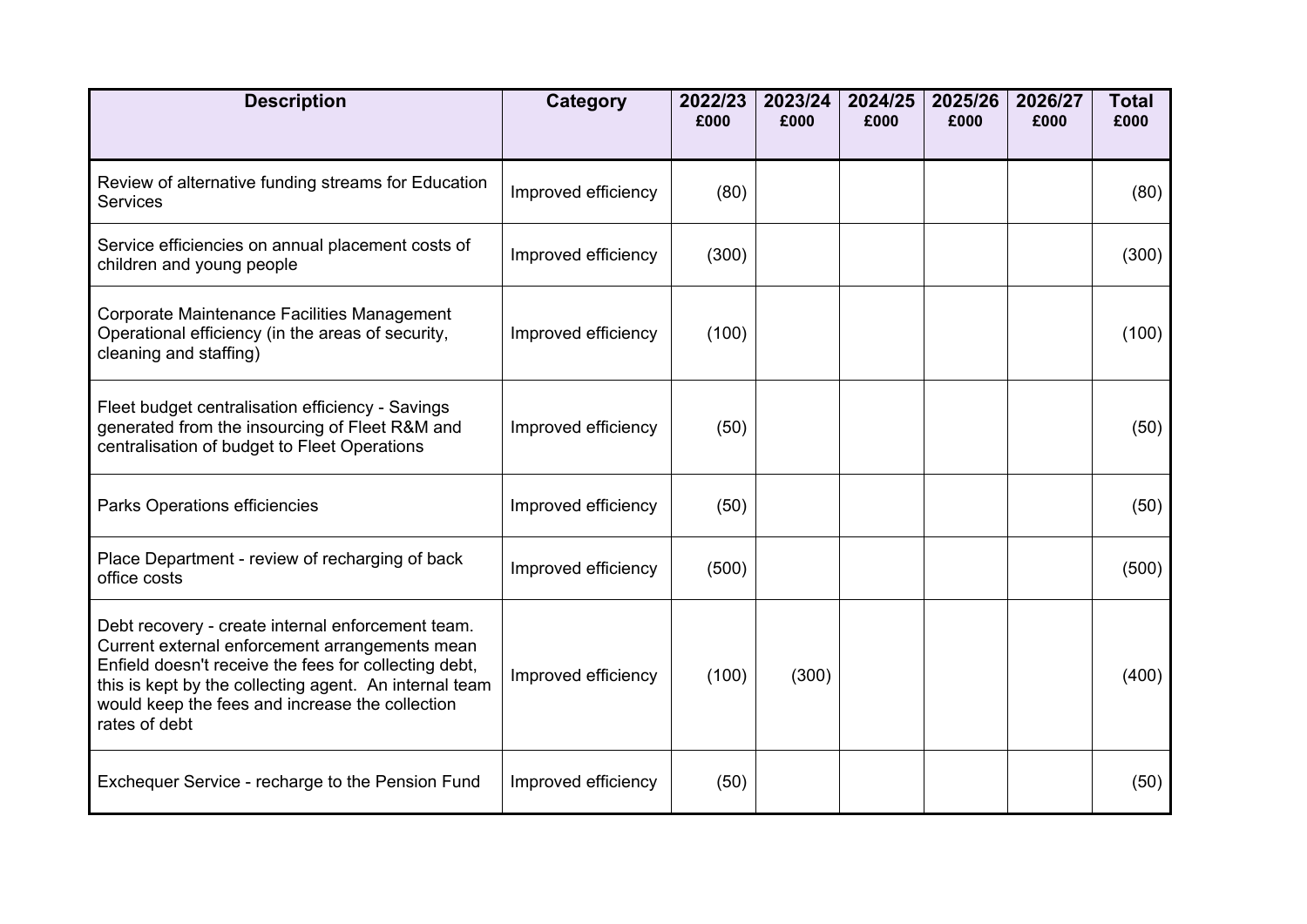| <b>Description</b>                                                                                                                                                                                                                                                | <b>Category</b>   | 2022/23<br>£000 | 2023/24<br>£000 | 2024/25<br>£000 | 2025/26<br>£000 | 2026/27<br>£000 | <b>Total</b><br>£000 |
|-------------------------------------------------------------------------------------------------------------------------------------------------------------------------------------------------------------------------------------------------------------------|-------------------|-----------------|-----------------|-----------------|-----------------|-----------------|----------------------|
| Economic Development - generating additional<br>income and attracting grant funding                                                                                                                                                                               | Increasing income | (100)           |                 |                 |                 |                 | (100)                |
| New burial ground - soil importation (bunding<br>income)                                                                                                                                                                                                          | Increasing income |                 |                 | (940)           |                 |                 | (940)                |
| Litter enforcement contract income - Council<br>receiving higher percentage of the overall income                                                                                                                                                                 | Increasing income | (50)            |                 |                 |                 |                 | (50)                 |
| Expansion of commercial waste service                                                                                                                                                                                                                             | Increasing income | (100)           |                 |                 |                 |                 | (100)                |
| Additional income from garden waste collection<br>service                                                                                                                                                                                                         | Increasing income | (150)           |                 |                 |                 |                 | (150)                |
| Traffic Order income - income budget being<br>increased to reflect higher level of activity                                                                                                                                                                       | Increasing income | (100)           |                 |                 |                 |                 | (100)                |
| Care charges (for Adult Social Care) - more careful<br>monitoring of referrals not made for a financial<br>assessment to ensure Adult Social Care make the<br>referral as soon as required so that billing can<br>commence (reduces the number of charges waived) | Increasing income | (100)           |                 |                 |                 |                 | (100)                |
| Strength based programme - reduce long term<br>demand on care purchasing budgets                                                                                                                                                                                  | Reducing costs    | (200)           |                 |                 |                 |                 | (200)                |
| Reduced fuel costs by moving more towards electric<br>vehicles                                                                                                                                                                                                    | Reducing costs    | (35)            |                 |                 |                 |                 | (35)                 |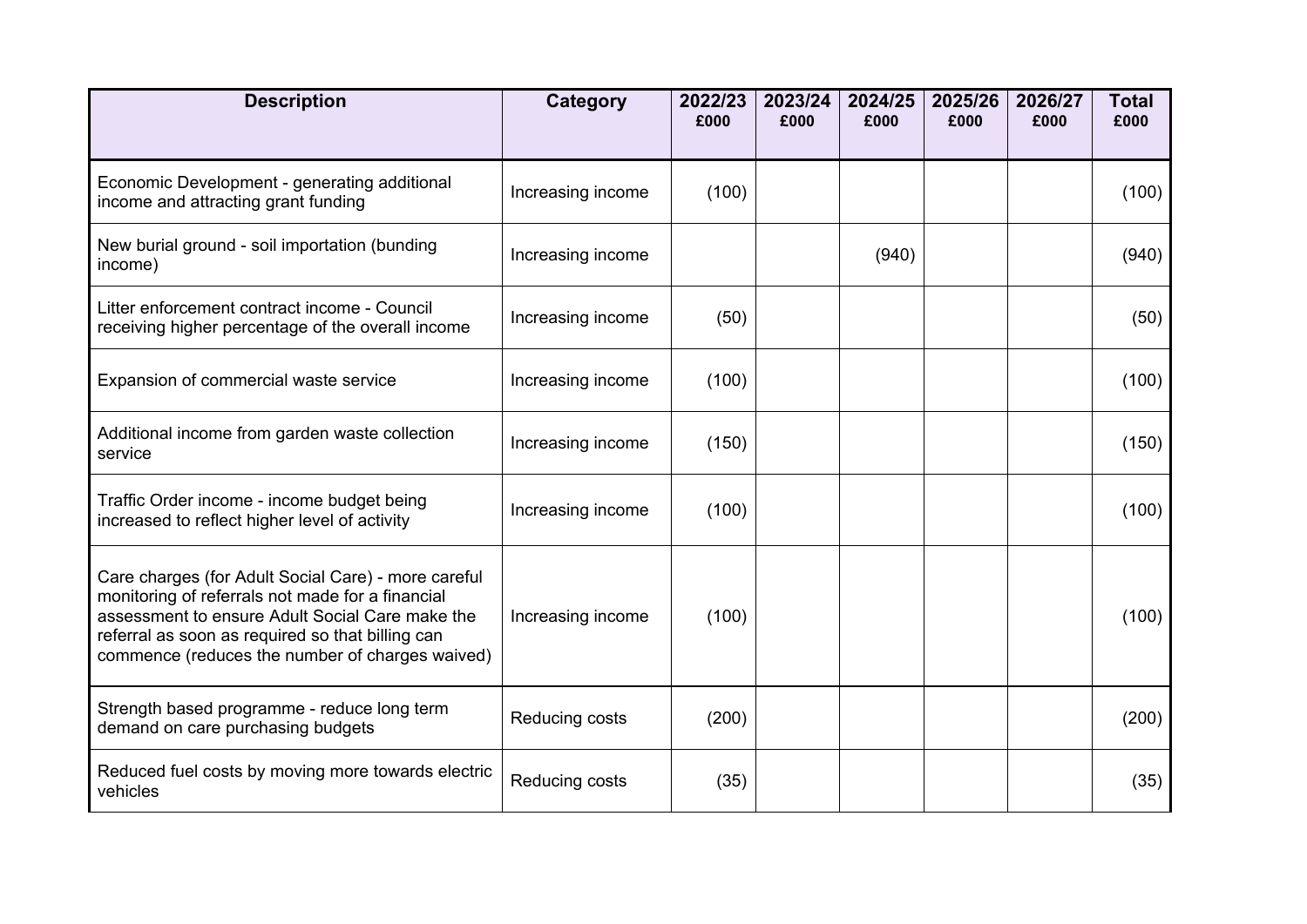| <b>Description</b>                                                                                                                                                          | Category                              | 2022/23<br>£000 | 2023/24<br>£000 | 2024/25<br>£000 | 2025/26<br>£000 | 2026/27<br>£000 | <b>Total</b><br>£000 |
|-----------------------------------------------------------------------------------------------------------------------------------------------------------------------------|---------------------------------------|-----------------|-----------------|-----------------|-----------------|-----------------|----------------------|
| Enhanced pension costs - the budget for this can be<br>reduced as the number of ex-employees being paid<br>out of the fund has declined over time due to<br>mortality rates | Reducing costs                        | (200)           |                 |                 |                 |                 | (200)                |
| Recycling improvements in housing estates and in<br>flats above shops - reduces cost of waste sent to<br>landfill                                                           | Reducing costs                        | (68)            |                 |                 |                 |                 | (68)                 |
| Energy savings generated from the Salix investment<br>on corporate buildings                                                                                                | Reducing costs                        | (75)            |                 |                 |                 |                 | (75)                 |
| Streetlighting - additional energy saving from LED<br>lighting                                                                                                              | Reducing costs                        | (100)           |                 |                 |                 |                 | (100)                |
| Reduced print costs due to increased number of<br>staff home working                                                                                                        | Reducing costs                        | (35)            |                 |                 |                 |                 | (35)                 |
| Reduce care purchasing costs, transition<br>and increase Continuing Health Care income                                                                                      | Reducing costs /<br>Increasing income | (683)           |                 |                 |                 |                 | (683)                |
| Out of Hours Service - review existing service users,<br>reduce service and reduce costs                                                                                    | Reducing costs /<br>Service reduction | (30)            |                 |                 |                 |                 | (30)                 |
| Corporate Strategy Service - restructure                                                                                                                                    | Reduction in staff                    | (100)           |                 |                 |                 |                 | (100)                |
| <b>Total - October</b>                                                                                                                                                      |                                       | (4,766)         | (200)           | (940)           | 0               | 0               | (5,906)              |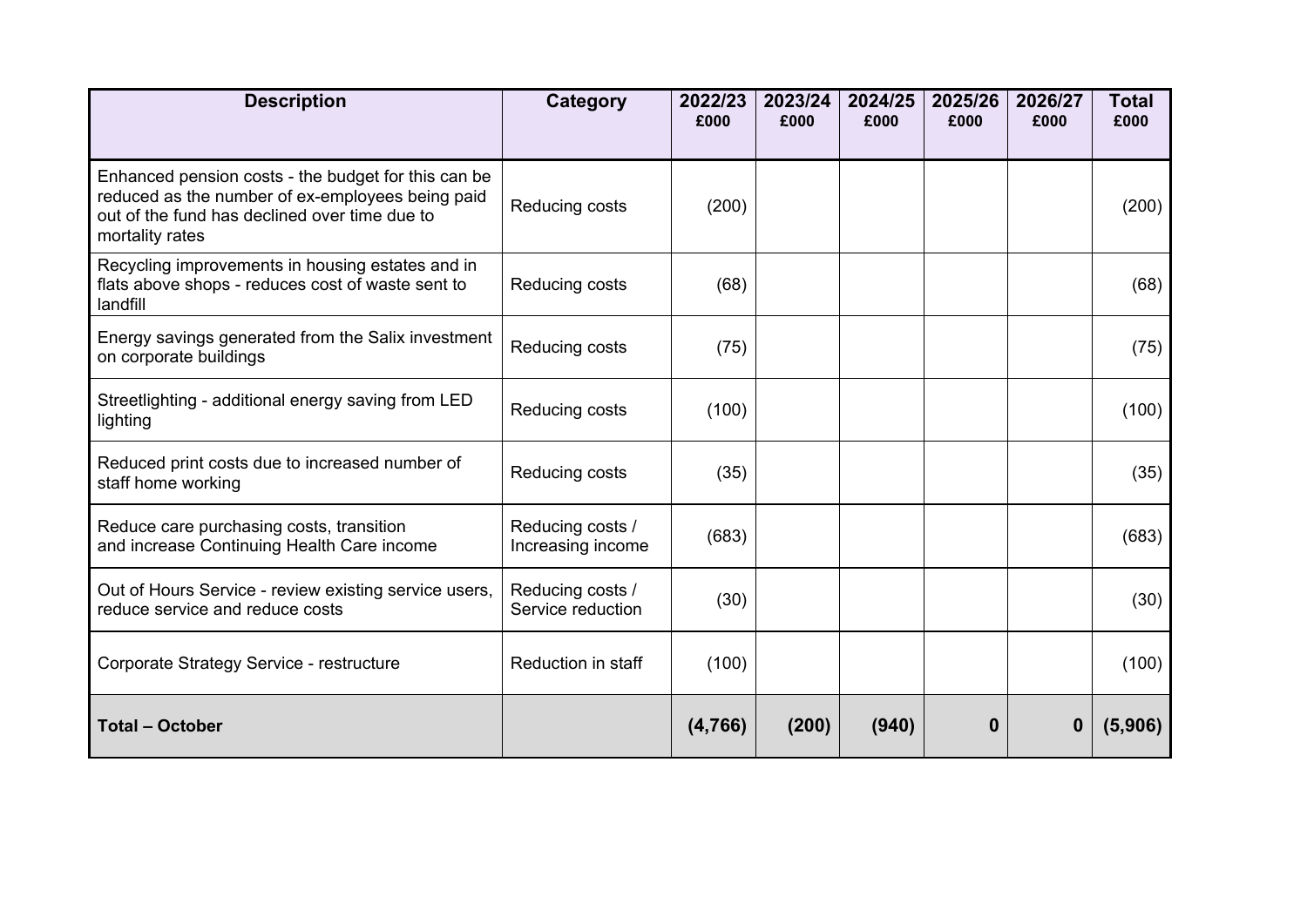## **Savings Proposals 2022/23 ‐ 2026/27 – January Cabinet**

| <b>Description</b>                                                                                                         | <b>Category</b>                       | 2022/23<br>£000 | 2023/24<br>£000 | 2024/25<br>£000 | 2025/26<br>£000 | 2026/27<br>£000 | <b>Total</b><br>£000 |
|----------------------------------------------------------------------------------------------------------------------------|---------------------------------------|-----------------|-----------------|-----------------|-----------------|-----------------|----------------------|
| Housing Advisory Service – new business plan<br>assumptions                                                                | Reducing costs /<br>Service reduction |                 | (1,520)         | (1,320)         | (2,350)         | <b>TBC</b>      | (5, 190)             |
| Cashless car parking - greatly reduces the cost of<br>collecting car parking receipts                                      | Reducing costs /<br>Service reduction | (75)            |                 |                 |                 |                 | (75)                 |
| Measures to address SEN transport spend<br>pressures                                                                       | Reducing costs /<br>Service reduction | (189)           |                 |                 |                 |                 | (189)                |
| Reduced Unaccompanied Asylum Seeking Children<br>(UASC) activity and increased grant level                                 | Reducing costs /<br>Service reduction | (109)           |                 |                 |                 |                 | (109)                |
| Increased Temporary Accommodation rents aligned<br>to the Local Housing Allowance (LHA) rates                              | Increasing income                     | (1,100)         | (1,100)         |                 |                 |                 | (2,200)              |
| Increased Temporary Accommodation rents -<br>support for benefit cap tenants (effectively nets off<br>from the LHA income) | Improved efficiency                   | 350             | 350             |                 |                 |                 | 700                  |
| <b>Traffic Control Measures</b>                                                                                            | Increasing income                     | (1,750)         | 500             | 500             |                 |                 | (750)                |
| Extension of Holly Hill land improvement scheme -<br>one off income in 2022/23                                             | Increasing income                     | (200)           | 200             |                 |                 |                 | 0                    |
| Libraries: Additional Visa verification service income                                                                     | Increasing income                     | (90)            |                 |                 |                 |                 | (90)                 |